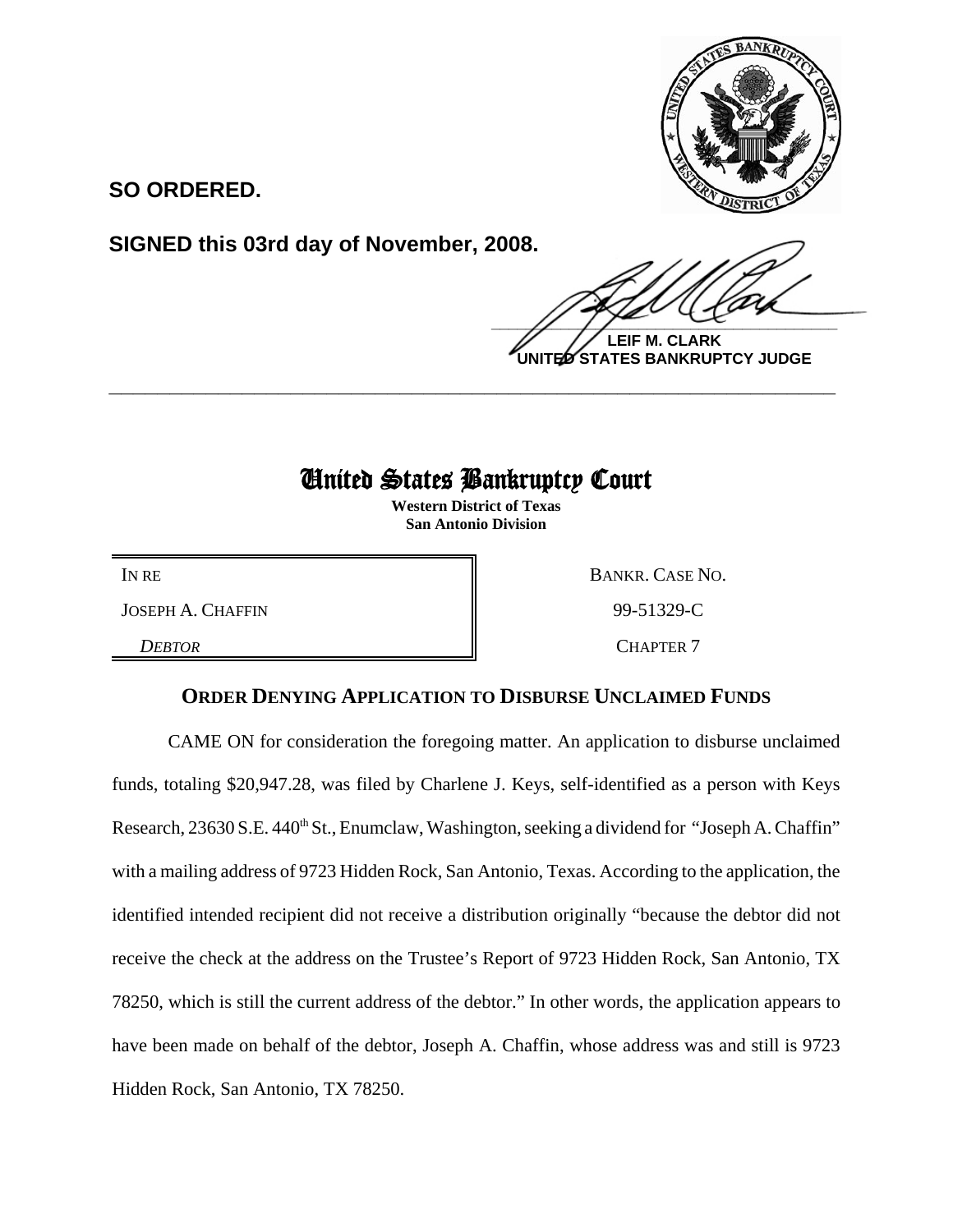According to the chapter 7 Trustee's Deposit of Unclaimed Dividends, disbursements were in fact due to *Joseph Chaffin, Jr.* on two claims (Claim Numbers 11A and 11B), totalling \$20,847.28. The listed address for Joseph Chaffin, Jr. was "c/o Carl Kolb, P. O. Box 876, San Antonio, Texas 78293. A review of the docket in the case shows that Joseph Chaffin. Jr. is the *son* of the debtor. The debtor, Joseph A. Chaffin, and Theresa Chaffin were divorced at some point during the pendency of the bankruptcy case (there is an order of severance dated March 17, 1999). Theresa entered an appearance on behalf of her son, acting as next friend. The correct recipient of the unclaimed funds is thus not the debtor, Joseph A. Chaffin, but the debtor's *son*, Joseph Chaffin, Jr., through his next friend (and mother) Theresa Chaffin..

The current application by Charlene J. Keys thus appears to have been filed on behalf of the *debtor*, not on behalf of the son, the rightful claimant to the funds. The court says "appears" because there is also an attachment to the application, an affidavit purporting to be that of *Joseph A. Chaffin, Jr.*, and bearing what purports to be his signature. However, the affidavit is not "sworn to and signed" –*i.e.*, it does not contain a jurat. Instead, it has an "acknowledgment." The two are not the same. *See Wilde v. Buchanan*, 303 S.W.2d 518, 519 (Tex.Civ.App. – Austin 1957, writ ref'd n.r.e.), *Conn, Sherrod & Co. v. Tri-Electric Supply Co.*, 535 S.W.2d 31, (Tex.Civ.App. – Tyler 1976, writ ref'd n.r.e.). In addition, there is nothing attached to the application (such as a driver's license) to confirm that the signature of Joseph A. Chaffin, Jr. on the affidavit is genuine. The fact that the application itself seems to indicate that it is on behalf of the father, and not the son, that Ms. Keys is making the application raises serious questions about the *bona fides* of this application.

Section 2042 of title 28 controls the disposition of funds deposited in the court's registry. That section permits a claimant to obtain such funds if it (1) files an application, (2) notifies the U.S. Attorney, and (3) shows within the body of the application itself that it is entitled to the monies by